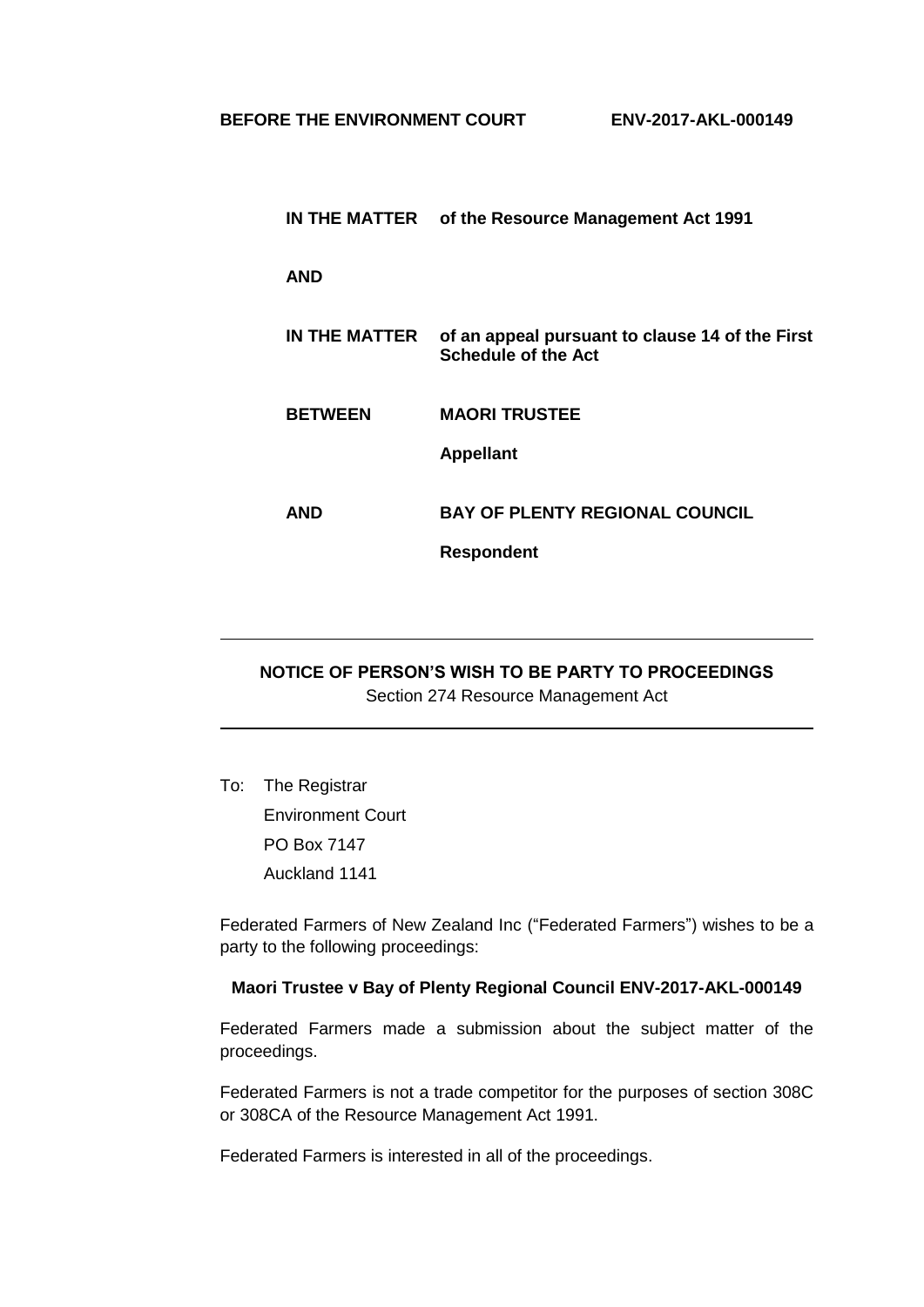**Federated Farmers is interested in all of the issues raised by the Appellant and this includes an interest in the following issues:**

- 1. Federated Farmers represents farmers in the Lake Rotorua catchment.
- 2. The Appellant appeals the whole of the decision on Plan Change 10 to the Bay of Plenty Regional Water and Land Plan ("PC10"). Federated Famers has also appealed the whole of the decision on PC10.
- 3. The Appellant says that it is committed to achieving the objectives in the Bay of Plenty Regional Policy Statement ("RPS") and supports the limit of 435t/N/yr by 2032 contained in Policy WL 3B. While Federated Farmers acknowledges the need to give effect to the RPS, it considers that this can be achieved without the need to adopt rules at this stage to allocate the 2032 target to a property level. It also considers that PC10 does not give effect to the RPS.
- 4. Federated Farmers instead supports the alternative proposal put forward in its submission and appeal that includes achieving the 2022 catchment reduction target, allowing the science to be reviewed and enabling the National Policy Statement for Freshwater Management ("NPS-FM") to be given effect to.
- 5. The Appellant raises the issue of the decision to place restrictions within LR R11A on the ability to develop land held under the Te Ture Whenua Maori Act 1993. Federated Farmers also raised concerns about this rule and the supporting policy (Policy LR P12) in its notice of appeal.
- 6. Federated Farmers' view is that its proposal provides a more appropriate means (or framework) for addressing the concerns of owners of underdeveloped Maori land. This includes:
	- a. In the interim (roughly the period to 2022) its proposal involves maintaining a downward trajectory in nitrogen reductions (through measures such as the Rule 11 benchmark and adoption of good management practice).
	- b. During this time there is some provision for intensification through matters such as the adoption of a "whole" farm approach (as opposed to "effective area"), recognition of offsets and mitigations outside of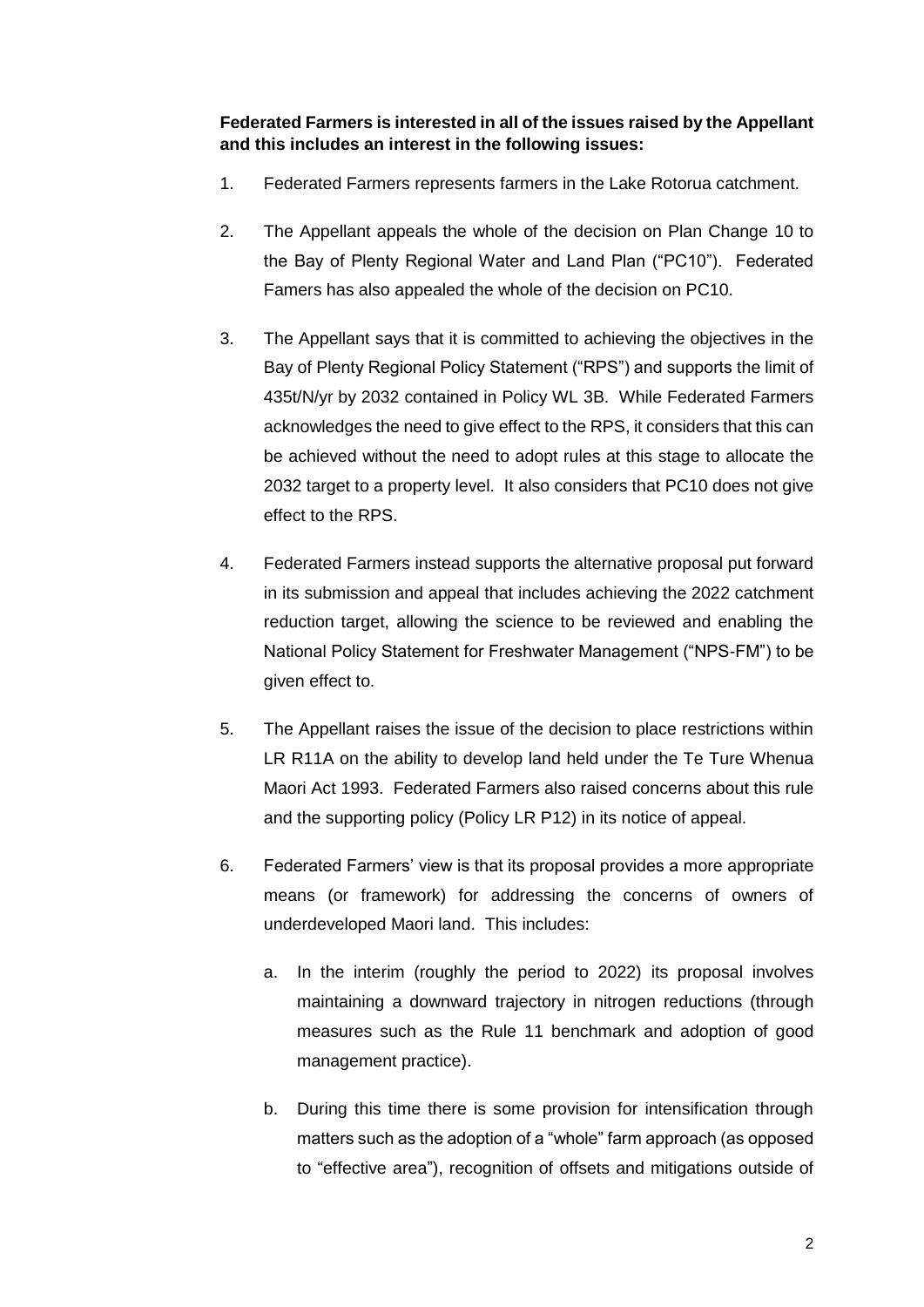Overseer and facilitation of whole of community engagement, innovations and solutions.

- c. In the medium to longer term, the concerns raised by the owners of underdeveloped Maori land would be addressed in the context of the findings of a robust science review, the outcome of a potential review of the incentives funding framework and the implementation of the NPS-FM through a robust consultation and collaboration process with the community.
- 7. Federated Farmers supports a regime for the management of natural resources that is effects based, supported by robust science and other evidence, and founded on a sound community process.
- 8. Federated Farmers acknowledges that PC10 provides a greater nitrogen allocation to those who have already invested in and developed their land, compared with underdeveloped land. However, it does not consider that this is a reason to further reduce the allocation to existing farmers in an effort to provide a greater allocation for underdeveloped Maori land. Federated Farmers does not consider that such changes to PC10 would achieve a robust planning framework or achieve sustainable management.
- 9. Federated Farmers is concerned that the allocation under PC10 does not provide sufficient nitrogen for existing farmers to continue to operate their farming enterprises. Federated Farmers is very concerned that any allocation of the 435tN/yr target to a property level is likely to result in no landowner receiving sufficient allocation to be able to carry out their activity or use (and develop) their land as intended (or to its potential).

## **Federated Farmers conditionally supports the relief and conditionally opposes the relief sought by the Maori Trustee:**

- 10. Federated Farmers conditionally supports rejecting PC10 in its entirety because:
	- a. Federated Farmers is concerned that PC10 is a flawed and risky approach for attempting to achieve the Regional Water and Land Plan TLI objective. Federated Farmers is very concerned that PC10 will impose irreversible land use changes on farmers as well as impose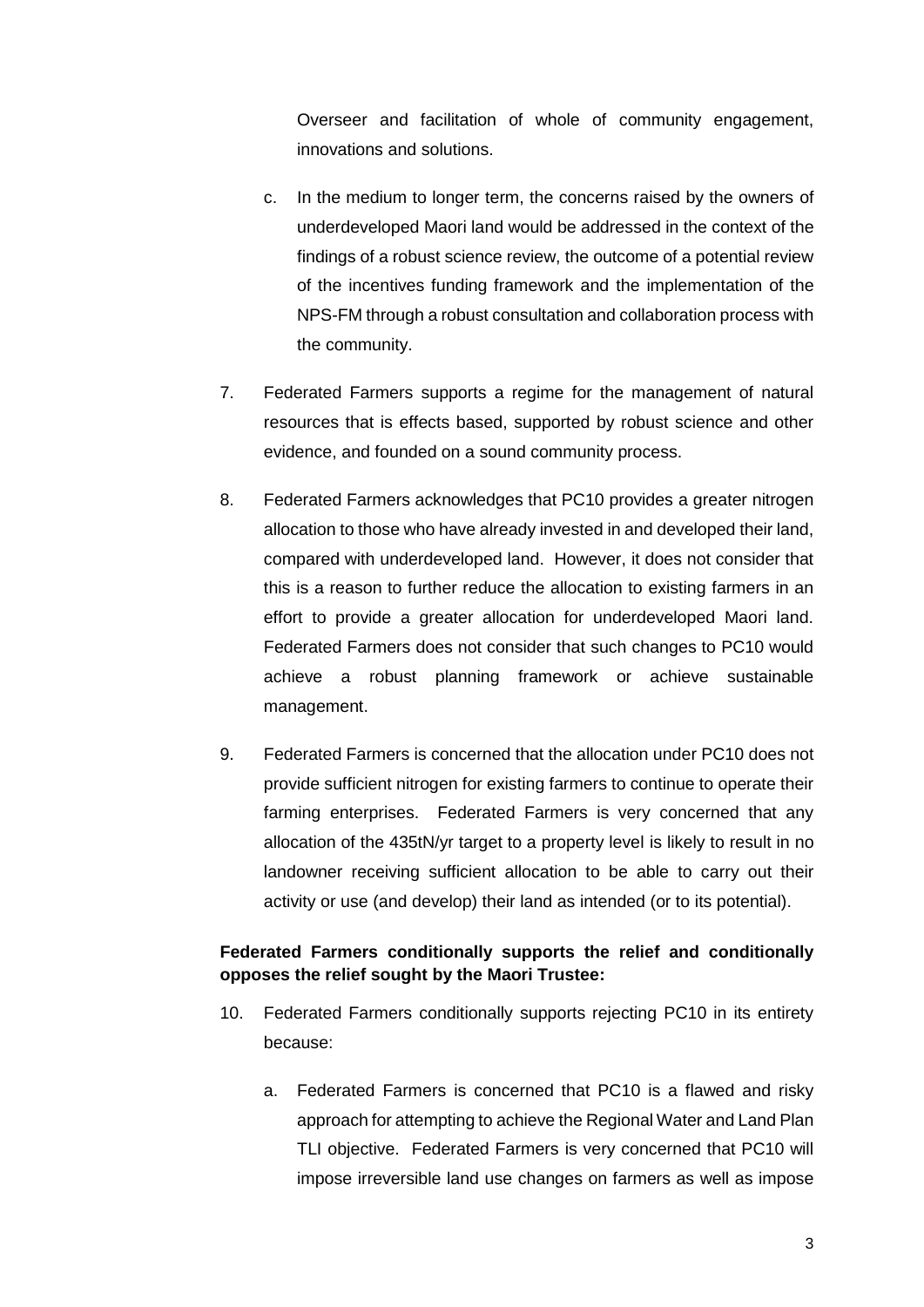significant and unnecessary costs on farmers and the wider economy and community.

- b. Federated Farmers does not support the underlying concepts and methodologies upon which PC10 is based.
- c. The concerns raised by all sectors of the community (including owners of underdeveloped Maori land) need to be considered, evaluated and accommodated through a robust community consultation and collaboration process (in light of the most up to date and robust science, economic and other evidence).
- d. Federated Farmers considers that substantial amendments to PC10 are required to achieve the water quality goals for least economic and social cost to the community.
- 11. However, Federated Farmers considers that there needs to be an alternative framework that will enable robust community engagement and decision making (founded on sound evidence). This is what its alternative framework aims to enable.
- 12. Federated Farmers does not support exempting underutilised Maori freehold land from PC10 or amending PC10 to remove restrictions on developing Maori freehold land. Whilst acknowledging the concerns raised by the Appellant, Federated Farmers is very concerned about the potential effects of such changes on the nitrogen allocation regime in PC10, the implications for existing farmers, the implications for the community and the implications for the Lake water quality. Federated Farmers is concerned that the changes proposed by the Appellant will not achieve sustainable management, give effect to the RPS and give effect to the NPS-FM.
- 13. It is noted that Federated Farmers' opposition is with the methodology proposed for addressing the Appellant's concerns, as opposed to the validity of the concerns themselves. Federated Farmers considers that the concerns ought to be addressed in a transparent way through a robust community process (as anticipated by implementation of the NPS-FM).